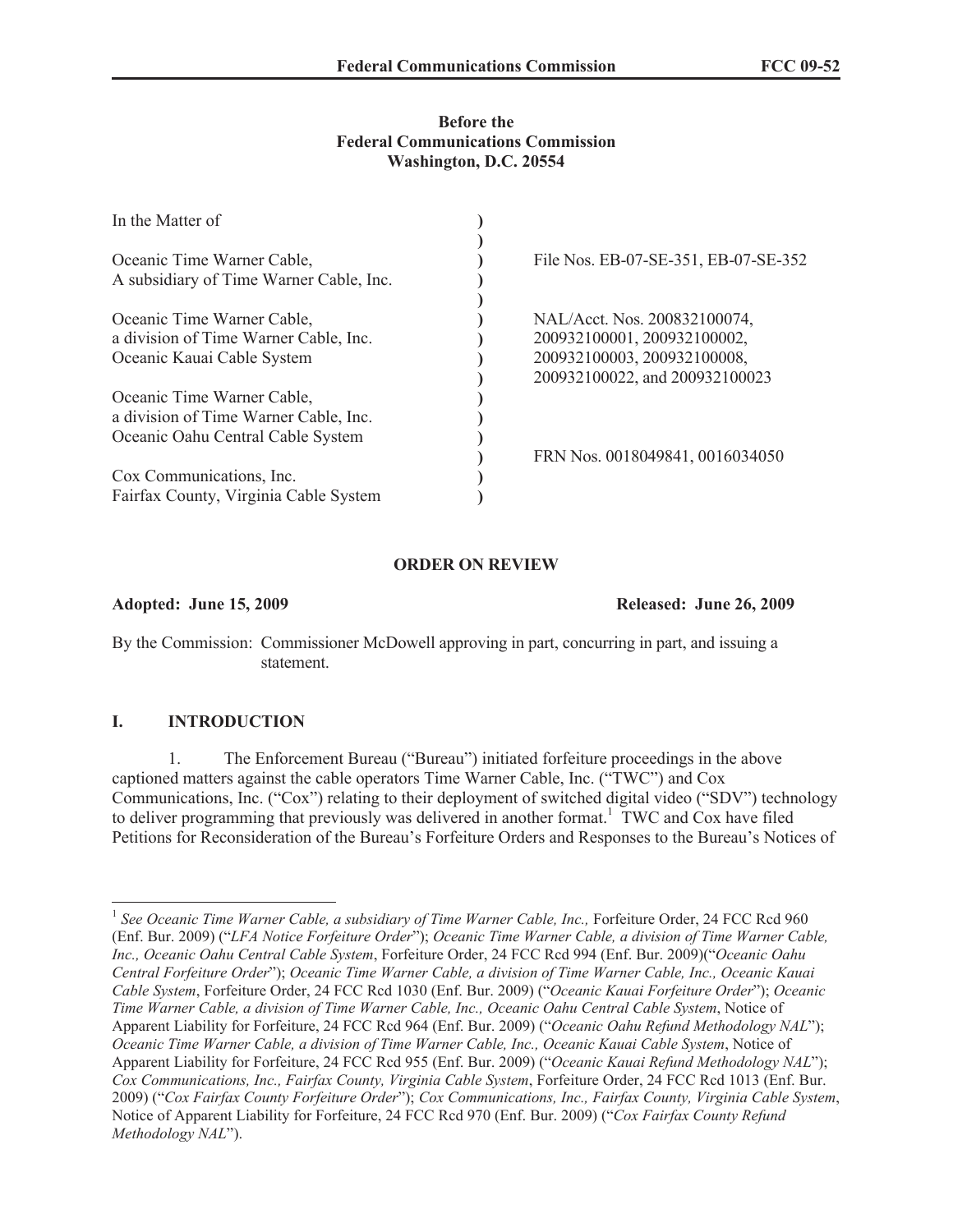Apparent Liability.<sup>2</sup> Upon review of the arguments presented by TWC and Cox, the Bureau has determined that these issues merit additional review and, accordingly, has referred these matters to the Commission *en banc* for disposition.<sup>3</sup> As described below, based on our review of TWC and Cox's arguments and the facts presented, with one exception, we hereby vacate in their entirety the Bureau's previous Notices of Apparent Liability for Forfeiture and Forfeiture Orders relating to TWC and Cox's implementation of  $SDV<sup>4</sup>$ . We base this decision on a plain reading of our rules, the potential consumer benefits of SDV deployment, and other factors that limit the potential scope of consumer disruption. We affirm, however, the Forfeiture Order against TWC relating to the Bureau's finding that the migration of programming to an SDV platform constitutes a "change in service" requiring 30-day advanced written notice to the relevant local franchise authority ("LFA") pursuant to Section 76.1603 of our rules.<sup>5</sup>

#### **II. BACKGROUND**

2. The Bureau's prior decisions discuss the facts of these cases in depth; therefore, we will provide only a brief summary here. In late 2007, based on consumer complaints, the Bureau initiated investigations of TWC and Cox regarding their movement of certain cable channels that previously had been viewable by subscribers using CableCARD-equipped unidirectional digital cable products ("UDCPs"), such as digital cable ready television sets and digital video recorders (such as TiVo recorders), to a switched digital video ("SDV") platform. SDV permits video programming providers to free up capacity by moving certain channels to the SDV platform and transmitting the content only to subscribers who actually request it. This increased capacity has been used to launch new and niche programming services for consumers and will facilitate the deployment of advanced broadband capabilities. It will also facilitate compliance with the Commission's mandate that cable operators ensure that broadcast signals are viewable by all subscribers on their systems, given the additional broadcast carriage obligation cable systems face in light of the digital television transition.<sup>6</sup> Nevertheless, the movement of certain channels to SDV rendered the programming inaccessible to the relatively small percentage of subscribers using CableCARD-equipped UDCPs unless they leased a set-top box from the

 $3$  47 C.F.R. § 1.106(a)(1).

<sup>&</sup>lt;sup>2</sup> See Petition for Reconsideration of Time Warner Cable, Inc., (filed Feb. 18, 2009) ("TWC Petition for Recon of *LFA Notice Forfeiture Order*"); *Time Warner Cable Inc. Request for Stay Pending Resolution of Petition for Reconsideration* ("*TWC Stay Request of LFA Notice Forfeiture Order*"); *Petition for Reconsideration of Time Warner Cable Inc.* (filed Feb. 18, 2009) ("*TWC Petition for Recon*"); *Time Warner Cable Inc. Request for Stay Pending Resolution of Petition for Reconsideration* (filed Feb. 18, 2009) ("*TWC Stay Request*"); *Response to Notices of Apparent Liability and Request for Cancellation of Proposed Forfeitures*, filed by Time Warner Cable Inc., on behalf its Oceanic Time Warner Cable division (filed Feb. 18, 2009) ("*TWC NAL Response*"); *Petition for Reconsideration of Forfeiture Order*, filed by Cox Communications, Inc. ("*Cox Petition for Recon*") (filed Feb. 18, 2009); *Request for Stay*, filed by Cox Communications, Inc. (filed Feb. 18, 2009) ("*Cox Stay Request*"); and *Statement in Response to Notice of Apparent Liability*, filed by Cox Communications, Inc. (filed Feb. 18, 2009) ("*Cox NAL Response*").

<sup>&</sup>lt;sup>4</sup> This Order on Review relates only to the Bureau's SDV investigation, which is separate from the digital migration investigation initiated by the Bureau on October 30, 2008 regarding cable operators' migrations of analog programming to digital tiers. *See generally* Amy Schatz and Vishesh Kumar, *FCC Opens Investigation into Cable-TV Pricing*, Wall St. J., Nov. 5, 2008, at B3.

 $<sup>5</sup>$  47 C.F.R. § 76.1603. That rule requires cable operators to provide at least 30 days advance written notice to</sup> customers before making any "changes in rates, programming services or channel positions." *Id.* at §76.1603(b). Cable operators must give LFAs and customers at least 30 days advance written notice "before implementing any rate or service change." *Id.* at §76.1603(c).

<sup>6</sup> *Carriage of Digital Television Broadcast Signals: Amendment to Part 76 of the Commission's Rules,* Third Report and Order and Third Further Notice of Proposed Rulemaking, 22 FCC Rcd 21064, 21069-70 ¶¶ 15-16 (2007) ("*Viewability Order*").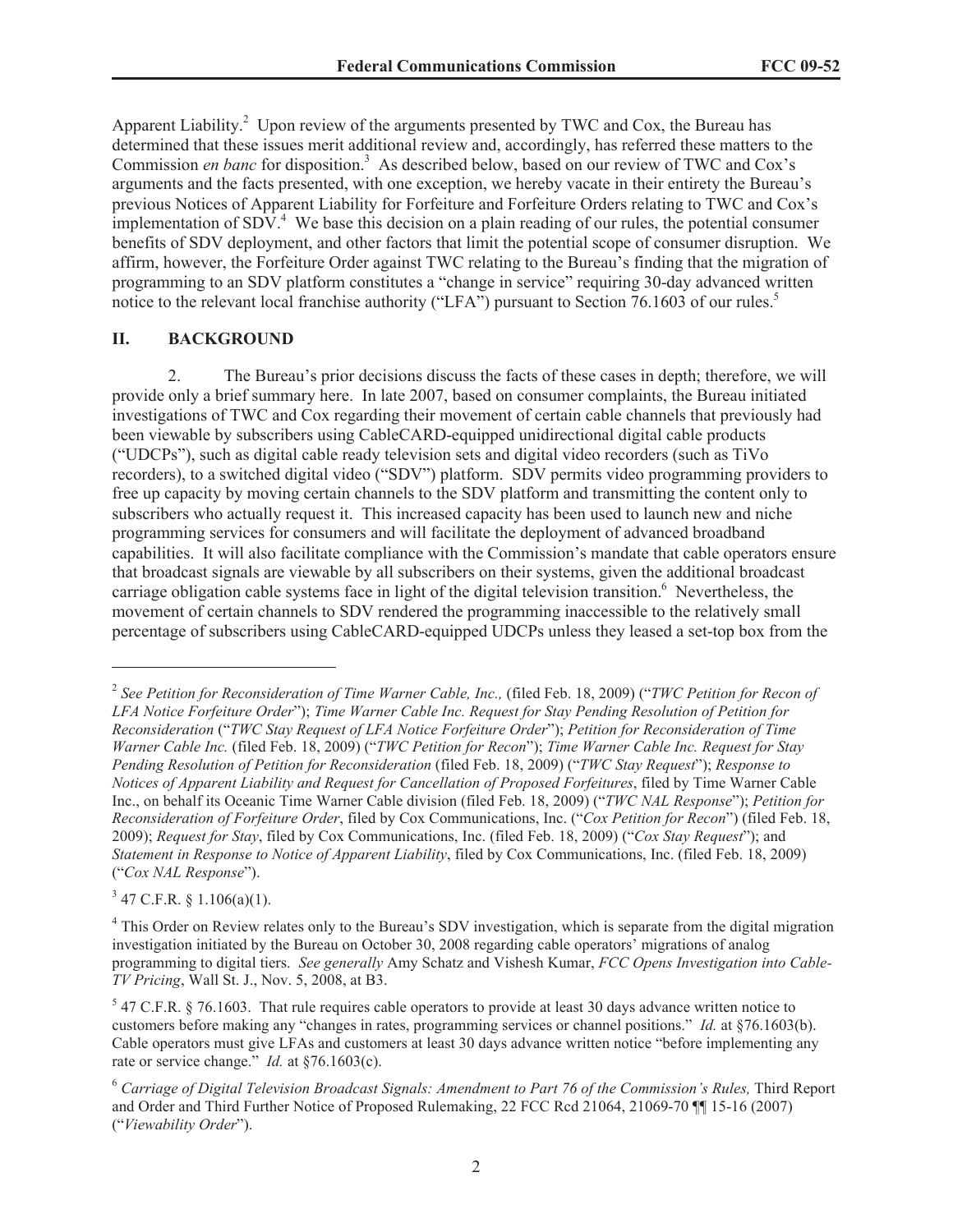cable operator or, in the case of TiVo customers, obtained a special tuning adapter.

3. On August 22, 2008, the Bureau issued a Notice of Apparent Liability for Forfeiture against TWC for its apparent failure to provide the Hawaii Department of Commerce and Consumer Affairs, Cable Television Division with at least 30 days advanced written notice before implementing a service change consisting of the migration of certain channels to an SDV platform on September 24, 2007.<sup>7</sup> On October 15, 2008, the Bureau issued additional Notices of Apparent Liability for Forfeiture against TWC and Cox finding that their migration of programming to an SDV platform in certain cable systems apparently violated Sections  $76.1201$  and  $76.640(b)$  of the Commission's rules.<sup>8</sup> Section  $76.1201$  prohibits a Multichannel Video Programming Distributor ("MVPD") from preventing "the connection or use of navigation devices to or with its … system, except in those circumstances where electronic or physical harm would be caused by the attachment or operation of such devices or such devices may be used to assist or are intended or designed to assist in the unauthorized receipt of services."<sup>9</sup> Section 76.640(b) sets forth technical specifications pursuant to which MVPDs must describe programming in the out-of-the-band forward data channel and provide a virtual channel table that conforms to certain standards set forth in Commission rules.<sup>10</sup>

4. In the *SDV NALs*, the Bureau proposed forfeitures against both companies, and ordered TWC and Cox to submit methodologies to the Bureau for the issuance of refunds to affected consumers. Once approved by the Bureau, the *SDV NALs* required TWC and Cox to use those methodologies to issue subscriber refunds.

5. TWC responded to the *LFA Notice NAL* contending that notice requirements under Section 76.1603(c) did not apply to its implementation of SDV because the movement of linear channels to an SDV platform did not involve a change in "service" or "rates" subject to the notice requirements under Section 76.1603.<sup>11</sup> TWC and Cox responded to the *SDV NALs*, <sup>12</sup> disputing the Bureau's interpretation of Section 629 of the Communications Act of 1934, as amended  $("Act")$ ,<sup>13</sup> and its interpretation of the Commission's rules and orders, and sought reconsideration of the Bureau's refund orders.<sup>14</sup> Both companies argued that neither Section 76.1201 nor Section 76.640(b) apply to the deployment of SDV technology, and that

 $9$  47 C.F.R. § 76.1201.

 $10$  47 C.F.R. § 76.640(b).

<sup>7</sup> *See Oceanic Time Warner Cable, a subsidiary of Time Warner Cable, Inc.*, Notice of Apparent Liability for Forfeiture, 23 FCC Rcd 12804 (Enf. Bur. 2008) ("*LFA Notice NAL*") (subsequent history omitted).

<sup>8</sup> *See Oceanic Time Warner Cable, a division of Time Warner Cable, Inc., Oceanic Oahu Central Cable System*, Notice of Apparent Liability for Forfeiture, 23 FCC Rcd 14981 (Enf. Bur. 2008) (subsequent history omitted); *Oceanic Time Warner Cable, a division of Time Warner Cable, Inc., Oceanic Kauai Cable System*, Notice of Apparent Liability for Forfeiture, 23 FCC Rcd 14962 (Enf. Bur. 2008) (subsequent history omitted); *Cox Communications, Inc., Fairfax County, Virginia Cable System*, Notice of Apparent Liability for Forfeiture, 23 FCC Rcd 14944 (Enf. Bur. 2008) (subsequent history omitted). We refer to these NALs collectively as the "*SDV NALs*."

<sup>&</sup>lt;sup>11</sup> See Time Warner Cable, Inc. Response to NAL and Request for Cancellation of Forfeiture, (filed Sept. 22, 2008) ("*Response to LFA Notice NAL*").

<sup>&</sup>lt;sup>12</sup> *See* TWC Response to NAL and Request for Cancellation of Forfeiture (filed Nov. 14, 2008) ("*TWC SDV NAL Response*"); Cox Statement in Response to Notice of Apparent Liability and Order (filed Nov. 14, 2008) ("*Cox SDV NAL Response*").

<sup>&</sup>lt;sup>13</sup> 47 U.S.C. § 549. Section 629 was adopted as part of the Telecommunications Act of 1996. Pub. L. No. 104-104, 110 Stat. 56 (1996).

<sup>14</sup> Petition for Reconsideration of Time Warner Cable, Inc. (filed Nov. 14, 2008) ("*TWC SDV Petition*"); Petition for Reconsideration of Cox Communications, Inc. (filed Nov. 14, 2008) ("*Cox SDV Petition*").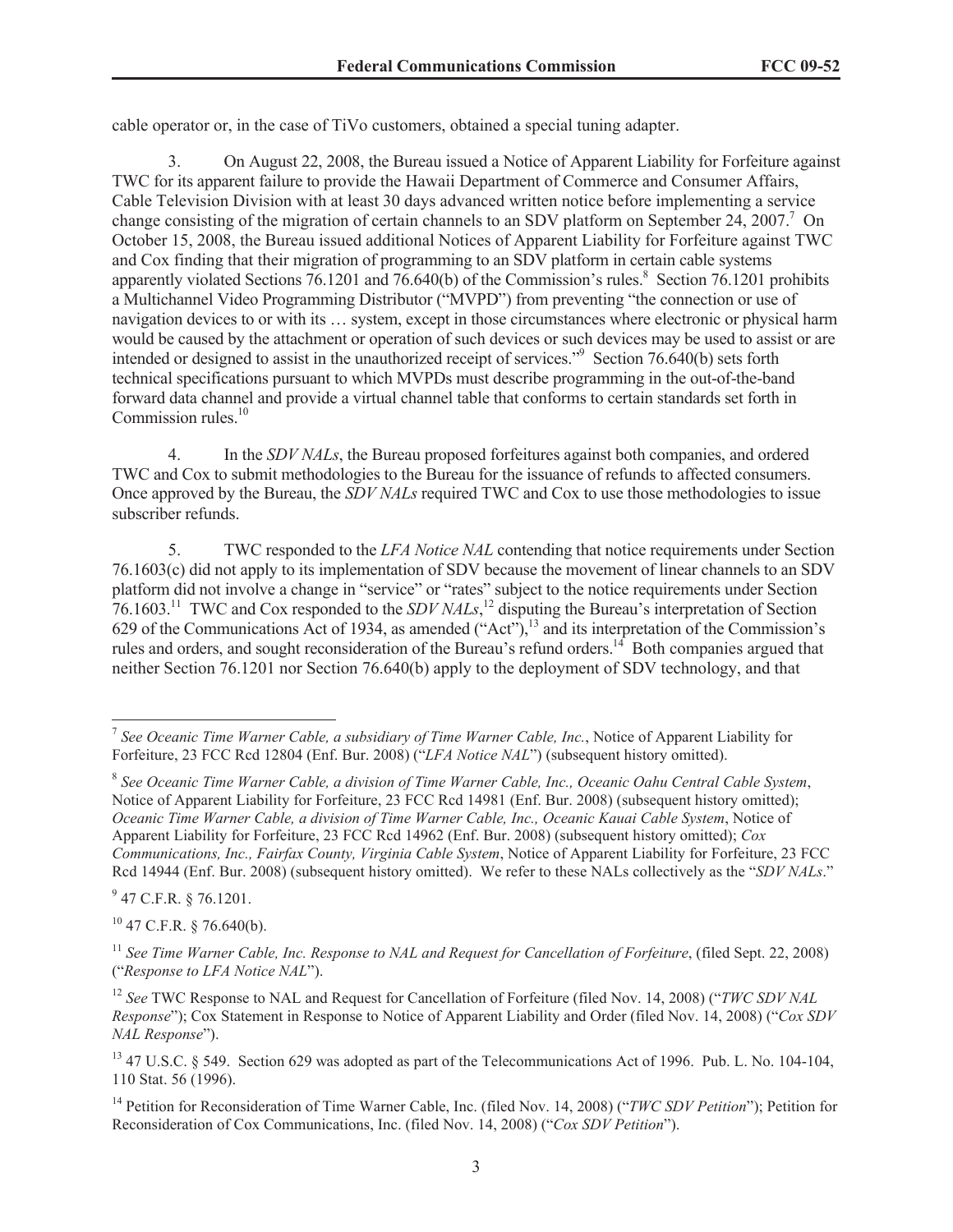neither the Commission's rules nor the Commission's *Plug and Play Order*, <sup>15</sup> which requires cable operators to support UDCPs and ensure the utilization of such navigation devices, prohibit cable operators from developing and deploying new technology and services.<sup>16</sup> Both TWC and Cox stressed the importance of the deployment of SDV and its many public interest benefits, contending that use of this technology is pro-competitive and pro-consumer, allowing all customers to benefit from expanded program offerings, introduction of high-definition ("HD") programming and faster broadband service.<sup>17</sup> Further, the companies stated that the number of customers affected by the deployment of SDV is relatively small compared to the companies' overall subscriber base<sup>18</sup> and provided details on plans to deploy tuning adapters that would provide this small group of customers with access to the SDV platform.<sup>19</sup>

6. On January 19, 2009, the Bureau issued a Forfeiture Order against TWC for violating Section 76.1603(c) of the Commission rules by failing to provide timely notice to the LFA of the operator's change in service due to the movement of certain linear channels to the SDV platform.<sup>20</sup> The Bureau also issued Forfeiture Orders against TWC and Cox for violating Commission rules by migrating programming to an SDV platform in certain cable systems.<sup>21</sup> In response to TWC and Cox's failure to propose a refund methodology, the Bureau established a formula and ordered the companies to issue refunds within a specified period.<sup>22</sup> The Bureau proposed additional forfeitures against TWC and Cox for failing to comply with the Bureau's refund orders. $23$ 

7. TWC and Cox responded to the Bureau's January 19, 2009 orders. Specifically, TWC filed a Petition for Reconsideration and Request for Stay of the Bureau's Forfeiture Order finding TWC liable for failure to give advanced written notice to the LFA of a change in service due to the deployment of SDV.<sup>24</sup> In addition, TWC and Cox filed Petitions for Reconsideration and Requests for Stay of the Bureau's

<sup>15</sup> *Implementation of Section 304 of the Telecommunications Act of 1996, Commercial Availability of Navigation Devices, Compatibility Between Cable Systems and Consumer Electronics Equipment*, Second Report and Order and Second Further Notice of Proposed Rulemaking, 18 FCC Rcd 20885 (2003) ("*Plug and Play Order*"). "The term 'plug and play' refers to a device's ability to plug into a cable system and receive digital cable programming without a cable-operator provided set-top box." *Implementation of Section 304 of the Telecommunications Act of 1996, Commercial Availability of Navigation Devices, Compatibility Between Cable Systems and Consumer Electronics Equipment*, Third Further Notice of Proposed Rulemaking, 22 FCC Rcd 12024, 12025, n.9 (2007).

<sup>16</sup> *See, e.g.*, *TWC SDV NAL Response* at 3-4, 13, 20; *Cox SDV NAL Response* at 10-11.

<sup>17</sup> *See, e.g.*, *TWC SDV NAL Response* at 7-8; *Cox SDV NAL Response* at 2-4. TWC also noted the importance of SDV in allowing it to broadcast signals in both analog and digital format, thus minimizing the impact of the digital transition on many customers. *TWC SDV NAL Response* at 2, 7-8.

<sup>&</sup>lt;sup>18</sup> *TWC SDV NAL Response* at 9 (noting that the group of such customers in its Hawaii Division numbers 0.0004 percent of the overall subscriber base); *Cox SDV NAL Response* at 3 (noting that the percentage of subscribers using UDCPs with CableCARDs was 0.6% of its Fairfax County subscriber base).

<sup>19</sup> *TWC SDV NAL Response* at 11; *Cox SDV NAL Response* at 15.

<sup>20</sup> *See Oceanic Time Warner Cable, a subsidiary of Time Warner Cable, Inc.*, Forfeiture Order, 24 FCC Rcd 960 (Enf. Bur. 2009) ("*LFA Notice Forfeiture Order*").

<sup>21</sup> *See Oceanic Oahu Central Forfeiture Order*, 24 FCC Rcd 994; *Oceanic Kauai Forfeiture Order*, 24 FCC Rcd 1030; *Cox Fairfax County Forfeiture Order*, 24 FCC Rcd 1013*.*

<sup>22</sup> *See Oceanic Oahu Central Forfeiture Order*, 24 FCC Rcd at 1011; *Oceanic Kauai Forfeiture Order*, 24 FCC Rcd at 1047; *Cox Fairfax County Forfeiture Order*, 24 FCC Rcd at 1027-28.

<sup>23</sup> *See Oceanic Oahu Refund Methodology NAL*, 24 FCC Rcd 964; *Oceanic Kauai Refund Methodology NAL*, 24 FCC Rcd 955; *Cox Fairfax County Refund Methodology NAL*, 24 FCC Rcd 970*.*

<sup>24</sup> *See TWC Petition for Recon of LFA Notice Forfeiture Order*; *TWC Stay Request of LFA Notice Forfeiture Order.*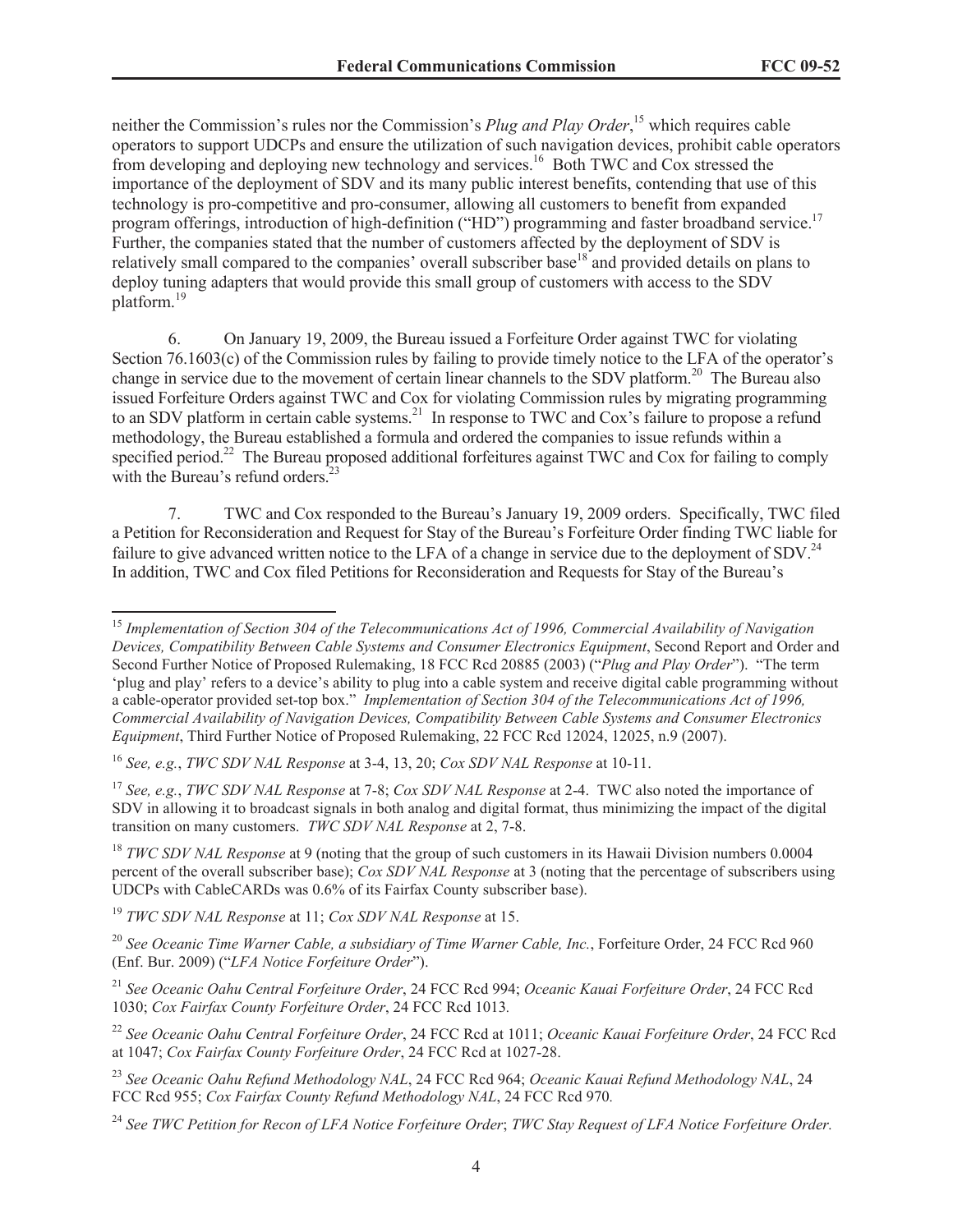Forfeiture Orders relating to the migration of programming to an SDV platform.<sup>25</sup> Both companies also requested, and the Bureau granted,<sup>26</sup> a stay of the effectiveness of the Bureau orders that TWC and Cox issue refunds to consumers affected by the companies' SDV deployments.<sup>27</sup> Finally, TWC and Cox challenged the Bureau's proposed forfeitures for failing to comply with the Bureau's order to submit a methodology for the issuance of refunds to consumers affected by the SDV deployments.<sup>28</sup>

### **III. DISCUSSION**

8. We have carefully reviewed the arguments proffered by the parties and the record developed in these proceedings. Upon review, we find that the deployment of SDV does not violate Section 76.1201 or Section 76.640(b) of our rules. We also find, however, that Section 76.1603(c) of our rules requires cable operators migrating existing programming to an SDV platform to provide 30 days advance written notice to affected LFAs and subscribers.

### **A. The Migration of Programming to a Switched Digital Video Platform Does Not Violate Section 76.1201 or Section 76.640(b) of the Commission's Rules**

9. Section 76.1201 prohibits an MVPD from "prevent[ing] the connection or use of navigation devices to or with its system" unless such devices would cause electronic or physical harm or allow the unauthorized receipt of service.<sup>29</sup> In adopting this rule, the Commission sought to advance Congress' goal to assure the commercial availability of "converter boxes, interactive communications equipment, and other equipment used by consumers to access multichannel video programming and other services offered over multichannel video programming systems, from manufacturers, retailers, and other vendors not affiliated with any multichannel video programming distributor."<sup>30</sup> Subsequently, in the *Plug and Play Order*, the Commission adopted additional rules, including Section 76.640, requiring that cable operators support the operation of UDCPs in connection with their cable systems.<sup>31</sup>

10. The Bureau described SDV and the effect of its deployment on CableCARD-equipped UDCPs as follows:

Traditionally, cable systems have used broadcast-type technologies that deliver all programs to all subscribers whether the subscribers view the programs or not. The programs not viewed nonetheless occupy system bandwidth (which prevents the use of that bandwidth for any other purpose). Many cable operators, however, have begun to test and deploy SDV technology in their cable systems. In an SDV system, a subset of programming is delivered in the traditional way to all subscribers whether they are viewing the programs or not. For those channels, the CableCARD-equipped UDCP will work as described above, allowing the subscriber to view the channels delivered in the traditional broadcast manner. The remaining channels are switched through the use of SDV network equipment located at a "hub" (where signals are converted and placed onto the "last mile" coaxial portion of the network). These switched channels do not occupy bandwidth, and

<sup>25</sup> *See TWC Petition for Recon*; *TWC Stay Request*; *Cox Petition for Recon*; *Cox Stay Request*.

<sup>26</sup> *See Oceanic Time Warner Cable, a division of Time Warner Cable, Inc. et al.*, Order, DA 09-752 (Enf. Bur. rel. April 14, 2009).

<sup>27</sup> *TWC Stay Request* at 1-2; *Cox Stay Request* at 1*.*

<sup>28</sup> *See TWC NAL Response* at 2; *Cox NAL Response* at 2.

<sup>29</sup> 47 C.F.R. § 76.1201.

<sup>30</sup> 47 U.S.C. § 549(a); *see also Navigation Devices Order,* 13 FCC Rcd at 14777-78.

<sup>31</sup> *See Plug and Play Order*, 18 FCC Rcd at 20891*.*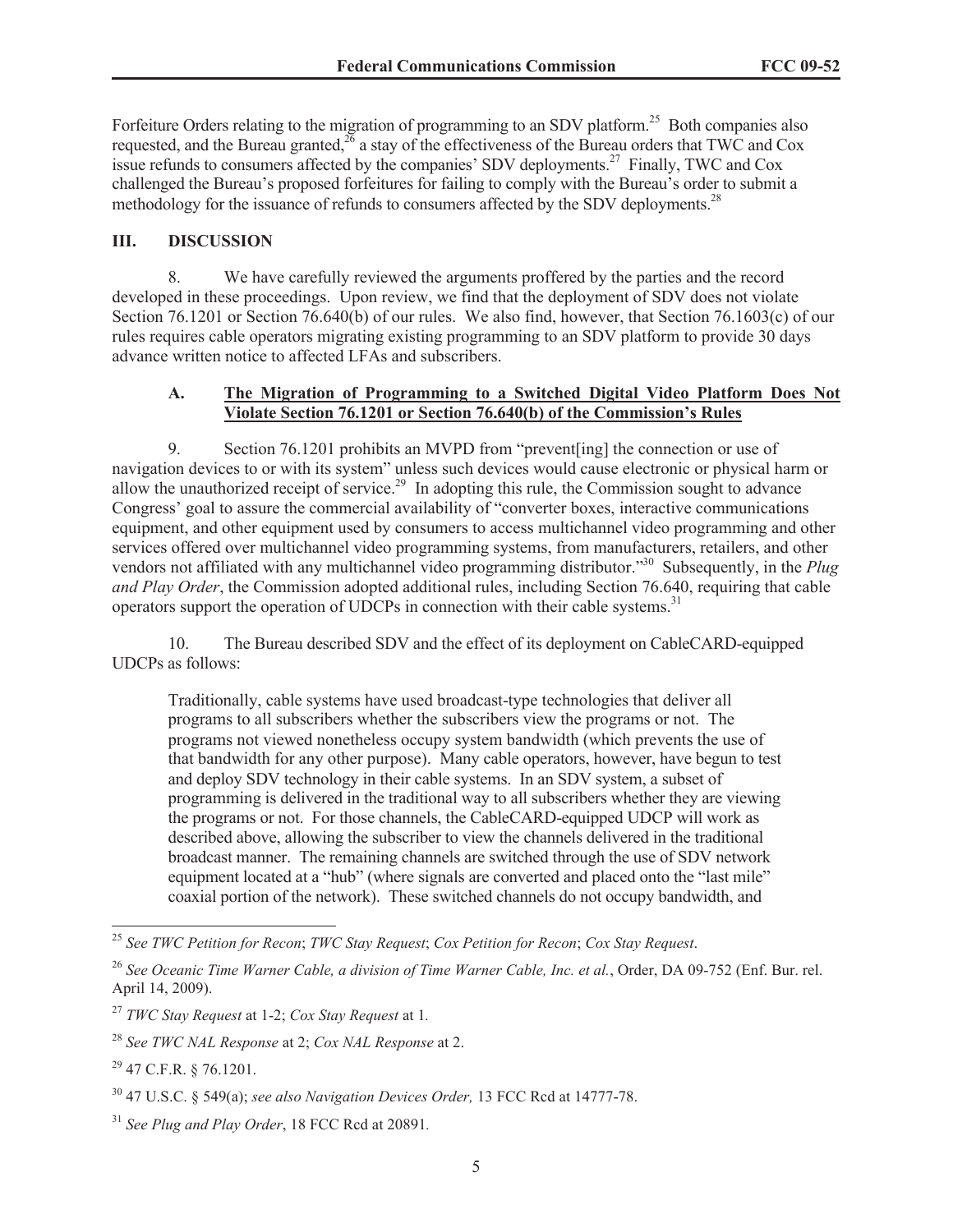are not available to subscribers until a subscriber tunes to that channel by sending a request, using a remote or program guide, upstream through the use of a set-top box to the hub. At the hub, the SDV equipment directly receives and processes set-top channel change requests for switched content and responds to that set-top with the frequency and program number where that content can be found. Once the hub receives the request, it immediately begins to transmit the channel. A customer who uses a CableCARDequipped UDCP to receive programming must have additional equipment with the necessary upstream signaling capability to obtain the switched (*i.e.*, bi-directional) channels. The UDCP cannot perform the bi-directional functions necessary to request that a channel be delivered via SDV. Nor can the CableCARD, which is designed only to provide the separate security element, provide the necessary interface needed to send the signal to the SDV server. Thus, in essence, in an SDV system, all subscribers must have a cable-operator supplied set-top box to view channels placed on the SDV platform.<sup>32</sup>

11. We find that the plain language of Section 76.1201 is not consistent with the Bureau's finding that the deployment of SDV by TWC and Cox "prevented" subscribers with CableCARDequipped UDCPs from connecting or using their navigation devices on their systems. CableCARDequipped UDCP customers are still able to access unidirectional programming services in an SDV system. Our UDCP rules were not intended to provide access to bi-directional services or to freeze all one-way cable programming services in perpetuity.<sup>33</sup> CableCARD-equipped UDCP customers may continue to use their UDCPs to receive unidirectional programming services without an additional set-top box. Thus, we find that the migration of cable programming services to an SDV platform does not "prevent" the use of UDCP devices as that term is used in Section 76.1201. We emphasize, however, that while one-way cable programming may be converted to a two-way platform without violating our plugand-play rules, these rules continue to require cable systems to provide any one-way programming in a format compatible with UDCP devices.

12. Similarly, with respect to the Bureau's findings regarding the application of Section 76.640(b) to TWC and Cox's SDV deployments, we conclude that the technical standards incorporated by reference into that rule do not apply to two-way services like SDV. Rather, they apply only to services that are "offered" to the unidirectional host – not every channel or service on a network.<sup>34</sup> Those technical specifications also provide for channels that are not made available to a host to be hidden from a user. Because two-way services like SDV are not "offered" to UDCPs, information regarding such services need not be included in the virtual channel table. Thus, failing to provide virtual channel table data for channels that are not offered to or supported by UDCPs is not a violation of Section  $76.640(b)$ .<sup>35</sup>

13. While we find that the plain language of Sections 76.1201 and 76.640(b) is determinative, we also find that there are significant consumer benefits of SDV deployment that weigh

<sup>32</sup> *Oceanic Oahu Central Forfeiture Order*, 24 FCC Rcd at 997; *Oceanic Kauai Forfeiture Order*, 24 FCC Rcd at 1033; *Cox Fairfax County Forfeiture Order*, 24 FCC Rcd at 1016.

<sup>&</sup>lt;sup>33</sup> Indeed, the Commission requires that cable system operators inform consumers, at the time they subscribe and annually thereafter, "that some models of TV receivers and videocassette recorders may not be able to receive all of the channels offered by the cable system when connected directly to the cable system," and further, that "the use of a cable system terminal device such as a set-top channel converter" could be needed to resolve an incompatibility. 47 C.F.R. § 76.1622(a)(1).

<sup>34</sup> ANSI/SCTE 40(2003); *see TWC Petition for Recon* at 17.

 $35$  Sec. 76.640(b) and the standards incorporated by reference therein address technical transmission requirements for UDCP devices. Our conclusions herein are limited to that issue alone and do not reflect a view on other issues pending before the Commission (*e.g.*, the definition of a "digital cable system").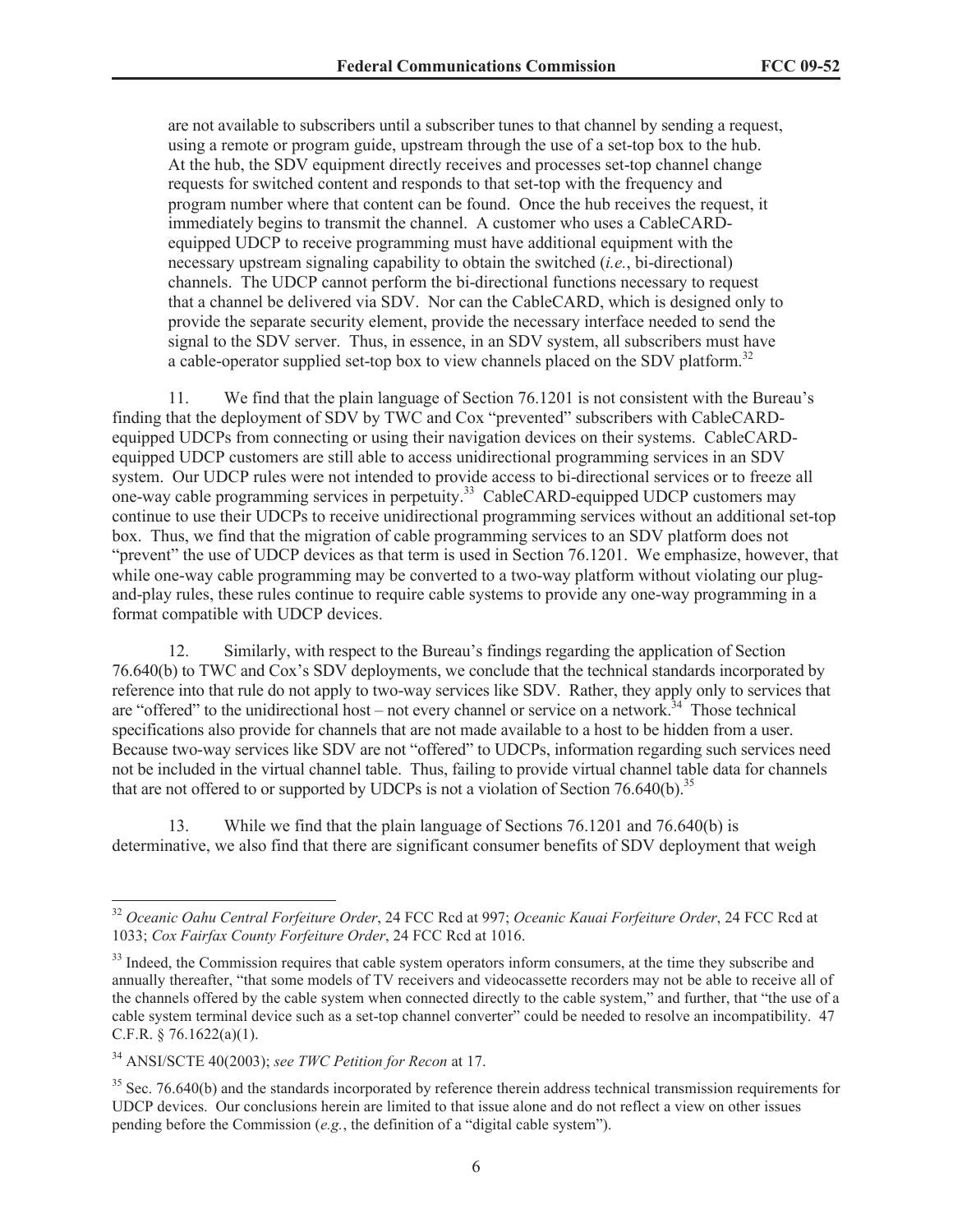against a broader reading of our rules.<sup>36</sup> As noted earlier, the increased capacity enabled by SDV will facilitate cable operator compliance with the Commission's "viewability" rules—which require cable operators to transmit both analog and digital versions of broadcast channels—without displacing substantial amounts of existing programming.<sup>37</sup> SDV has also permitted the launch of new HD channels and the introduction of diverse and niche programming options, including foreign-language content and other diverse programming.<sup>38</sup> In addition, the additional capacity will facilitate the deployment of advanced broadband technologies such as DOCSIS 3.0, as well as expand broadband capabilities.<sup>39</sup> Indeed, many of cable's competitors currently rely on SDV to provide expanded offerings to consumers.<sup>40</sup> The Bureau's expansive reading of Sections 76.1201 and 76.640(b) failed to adequately account for these significant consumer benefits.<sup>41</sup>

14. We do recognize, as the Bureau found, that implementation of SDV may have a disruptive effect on the relatively small percentage of consumers who use CableCARD-equipped UDCPs.<sup>42</sup> Again, however, that negative impact must be considered in the context of our rules and the consumer benefits of SDV described above. In addition, the potential disruption may be limited because: (1) the more popular cable channels are not prime candidates for SDV migration because cable operators only free up capacity to the extent that subscribers do not request a particular channel at a particular time; (2) market demand for UDCPs is not strong and consumers with TiVo UDCP devices can use the tuning adapter to access SDV programming;<sup>43</sup> and (3) bi-directional devices that will work with SDV content are

<sup>38</sup> For instance, as a result of bandwidth capacity reclaimed by the implementation of SDV, Cox recently added 24 new HD channels and 27 new SD channels to its Fairfax, Virginia lineup. *See Cox Petition for Recon* at 6. In the year since it introduced SDV in the Hawaii divisions at issue here, TWC has added nine HD linear channels, including one broadcast HD channel. In addition TWC states in other divisions across the country it has now launched ESPN2 HD, the Food Channel HD, and HGTV HD. *See TWC SDV NAL Response* at 18-19. In its Austin, Texas cable system, TWC added Canal24, DocuTVE, Toon Disney Spanish, Cartoon Spanish, Boomerang Spanish, ESPN Deportes, TVE International, La Familia, Infinito, and Deutsche Welle to its cable lineup. *See* Time Warner Cable LOI Response at 12 (filed November 30, 2007).

<sup>39</sup> *See, e.g.*, *TWC Petition for Recon* at 2-3; *Cox Petition for Recon* at 4, 6-7.

 $^{40}$  AT&T's U-Verse platform, for instance, uses SDV to provide a range of programming and other digital services. *See* Alan Breznick, *Cable Technologists Fear Bell IPTV, Web Video, Peer-to-Peer*, COMMUNICATIONS DAILY, Jan. 17, 2006, at 6 (stating that "telco IPTV is switched digital by nature").

<sup>41</sup> *See, e.g.*, *TWC Petition for Recon* at 2-3; *Cox Petition for Recon* at 6-7.

<sup>42</sup> *See supra* note 17.

<sup>43</sup> Todd Spangler, *Set-Tops Break Free*, MULTICHANNEL NEWS, April 27, 2009 at 8 ("[C]onsumers have been able to buy TiVo DVRs and plug in cable company-supplied CableCards to get their standard cable lineup. But to date, CableCard-based retail devices have proven to be very unpopular in the market.").

<sup>36</sup> *TWC Petition for Recon* at 2-3; *Cox Petition for Recon* at 6.

<sup>37</sup> *See TWC Petition for Recon* at 2-3 (citing *Viewability Order,* 22 FCC Rcd 21064). Individual Commissioners have recognized the benefits that SDV technology may provide to consumers and encouraged the development of new technologies that would bring about expansion and improvements in services. *See* Separate Statement of Commissioner Jonathan S. Adelstein, Approving in Part, Dissenting in Part, *id.* at 21128 ("We encourage cable operators to upgrade their systems and deploy solutions, such as switched digital, QAM or IPTV, to increase system capacity for more channels, enhanced services and faster broadband speeds. Such technological innovations promote efficient network management and the greater diversity of programming."); Separate Statement of Commissioner Deborah Taylor Tate, *id.* at 21130 ("Developments in new compression technology, such as switched digital, allow cable operators to conserve valuable spectrum while providing quality video service."); Separate Statement of Commissioner Robert M. McDowell, *id.* at 21131 ("The standard we reaffirm today will permit cable operators to take advantage of technological innovations, such as switched digital and advanced compression technologies, to continue providing service to consumers with greater efficiency.").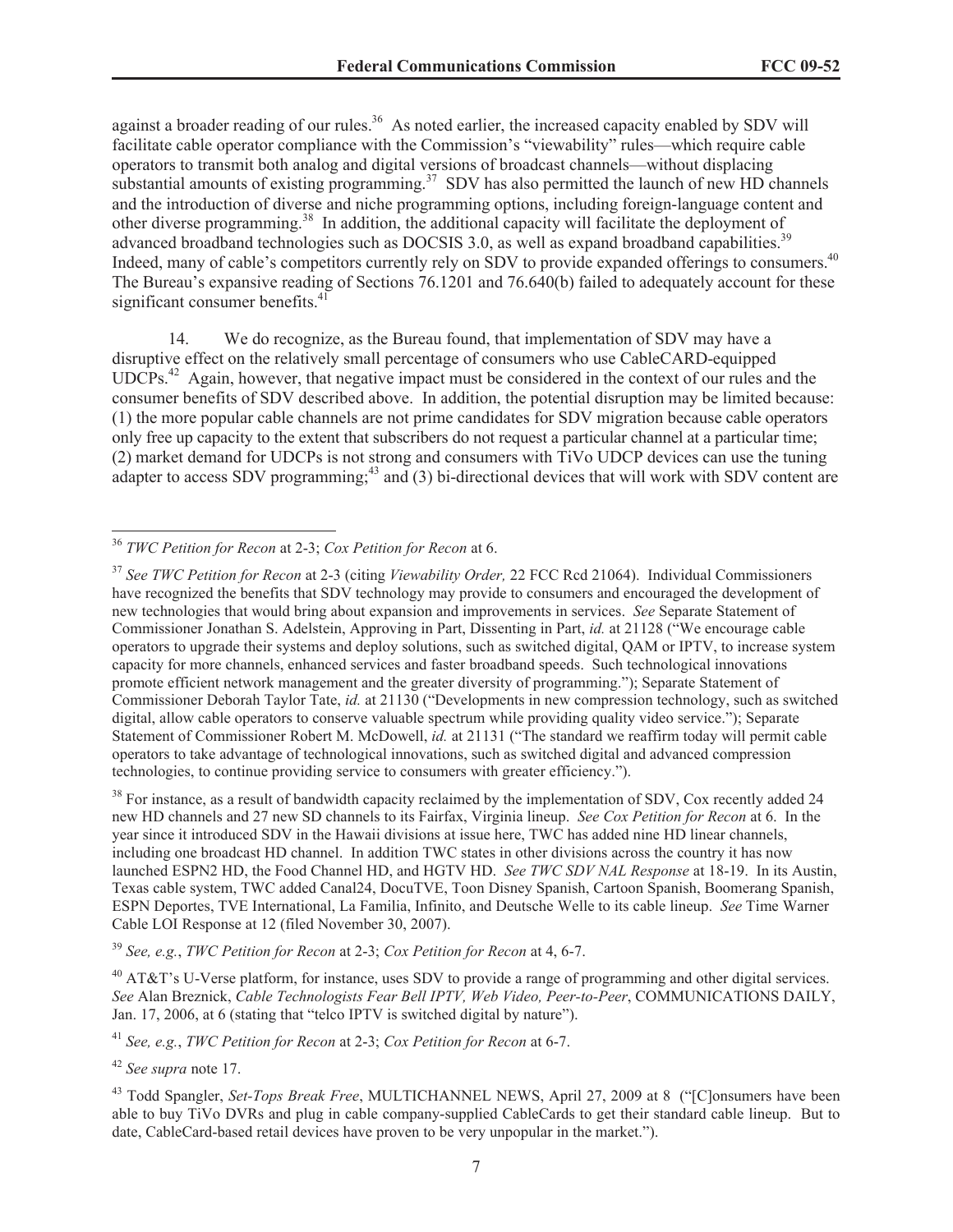beginning to be introduced in the marketplace.<sup>44</sup> We further note that TWC and Cox have sought to minimize the inconvenience associated with SDV migrations by offering set-top boxes to subscribers with UDCP devices at reduced rates for a limited period.<sup>45</sup> In addition, TWC has offered customers free tuning adapters, which allow TiVo UDCPs to access SDV programming without a set-top box.<sup>46</sup>

15. For the above reasons, we find that TWC's and Cox's migration of programming to an SDV platform did not violate Sections 76.1201 and 76.640(b) of the Commission's rules, and we vacate the Bureau's previous decisions proposing and instituting forfeitures against TWC and Cox related to their deployment of  $SDV<sub>1</sub><sup>47</sup>$ 

### **B. Cable Operators Must Provide 30 Days Advance Written Notice to Relevant Local Franchising Authorities Before Migrating Programming to a Switched Digital Video Platform**

16. We also have before us TWC's Petition for Reconsideration of the Bureau's *LFA Notice Forfeiture Order* finding that TWC failed to provide the requisite 30-day advance written notice required under Section 76.1603(c) of the Commission's rules to the Hawaii LFA before implementing a service change caused by the migration of certain channels to its SDV platform.<sup>48</sup> Section 76.1603(c) requires cable systems to "give 30 days written notice to both subscribers and local franchising authorities before implementing any rate or service change."<sup>49</sup> As in its *Response to LFA Notice NAL*, TWC challenges the Bureau's finding that the migration of programming to an SDV platform constitutes a service change that triggers the notice requirements of Section 76.1603(c) of the rules.<sup>50</sup> TWC argues that the Bureau erred in its assertion that the deployment of SDV resulted in the elimination of channels from the subscribers' perspective, contending that "the introduction of SDV was transparent to all but a tiny portion of TWC's subscriber base" and that "[t]his cannot reasonably be characterized as a change in service or the 'elimination' of channels 'from the subscribers' perspective.'"<sup>51</sup> TWC maintains this is a situation where a particular category of individual subscribers are required to obtain additional equipment to access particular channels, and argues there is no Commission support for the Bureau's application of Section  $76.1603(c)$  to such a situation.<sup>52</sup> TWC contends that the case cited by the Bureau – where TWC

<sup>45</sup> *See Brill Letter* at 1-2; *TWC Petition for Recon* at 9; *Cox Petition for Recon* at 6.

<sup>46</sup> *Brill Letter* at 1.

 $^{49}$  47 C.F.R.  $$76.1603(c)$ .

<sup>50</sup> *TWC Petition for Recon of LFA Notice Forfeiture Order* at 6; *see also Response to LFA Notice NAL* at 5.

<sup>&</sup>lt;sup>44</sup> Bi-directional navigation devices that will work with SDV content are beginning to be introduced in the marketplace. *See* Jeff Baumgartner, "Denver, Chicago First to Get Tru2Way TVs, Light Reading's Cable Digital News, Oct. 15, 2008 available at http://www.lightreading.com/document.asp?doc\_id=166014&site=cdn. In addition, TWC states that it has already begun rolling out tru2way technology at headends throughout its digital base. *See* Letter from Matthew A. Brill, Esq., Counsel for Time Warner Cable, Inc., to Kris Monteith, Chief, Enforcement Bureau, Federal Communications Commission, dated March 6, 2009 at 2 ("*Brill Letter*").

<sup>&</sup>lt;sup>47</sup> Because we vacate our previous orders for the reasons stated above, we need not reach the parties' other arguments.

<sup>48</sup> *TWC Petition for Recon of LFA Notice Forfeiture Order.*

<sup>51</sup> *TWC Petition for Recon of LFA Notice Forfeiture Order* at 7; *see also Response to LFA Notice NAL* at 7. TWC argues that the "deployment of SDV had no effect on the number or placement of channels that TWC delivered to its subscribers or on any other aspect of the service TWC provides." *TWC Petition for Recon of LFA Notice Forfeiture Order* at 6. Rather, TWC contends "the same channels continue to be part of the same service tiers, available on the same channel numbers and at the same prices, both before and after the introduction of SDV." *Id*.; *see also Response to LFA Notice NAL* at 5.

<sup>52</sup> *TWC Petition for Recon of LFA Notice Forfeiture Order* at 7-8; *see also Response to LFA Notice NAL* at 6.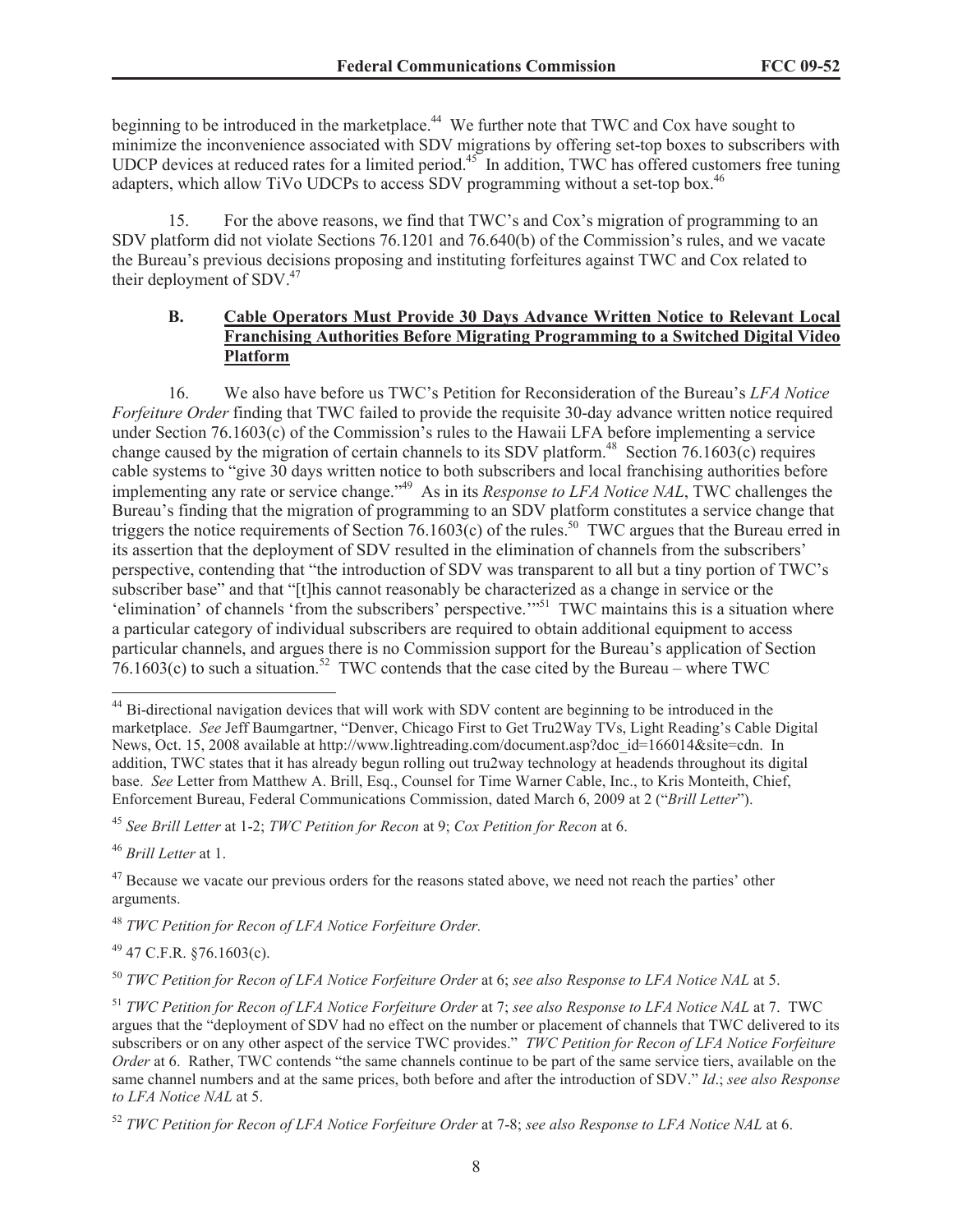discontinued carriage of the NFL Network resulting in the deletion of a channel from its lineup<sup>53</sup> – is not on point because the change in service in that case affected "not . . . a mere handful of customers, but . . . TWC's overall subscriber base."<sup>54</sup>

17. Further, TWC claims that in a Commission decision addressing the notice obligations of cable operators in transitioning to all-digital systems,<sup>55</sup> which would require all analog customers to obtain a set-top box to view all former analog services, and in subsequent related decisions granting waivers of Section 76.1204(a)(1) to cable operators to transition their system to all-digital operations,<sup>56</sup> the Commission required operators to give notice to subscribers but "conspicuously omitted any suggestion that notice to LFAs was required."<sup>57</sup> TWC states that it routinely shares information with LFAs, particularly with respect to developments like SDV, and argues that the notice requirements in Section 76.1603(c) were adopted to implement the rate provisions under Section 623 of the Act. Given that there are no rate change issues here, according to TWC, the LFA has no need to receive notice.

18. TWC contends that, pursuant to 47 U.S.C. § 544(e), LFAs do not have authority to regulate deployment of SDV technology, and thus finds it "unclear what could be gained by formal written notice to the LFA."<sup>58</sup> Finally, TWC asserts that the Bureau cannot bootstrap from the consumer interest in receiving notice to impose a requirement on the operator that LFAs receive notice.<sup>59</sup> In this respect, TWC argues that if the Commission believes there is good reason to impose on cable operators (and other MVPDs) a requirement that LFAs be notified about the implementation of a new technology, the proper course is to initiate a rulemaking proceeding so all interested parties can be heard, rather than initiating enforcement proceedings that are inappropriate, arbitrary and capricious. $60$ 

19. TWC presents no new arguments and we find no reason to reverse the Bureau's finding that 30-day advance written notice to the relevant LFA was required in this case. The notice requirements in Section 76.1603(c) are designed to protect subscribers.<sup>61</sup> Providing advance notice to LFAs furthers this

<sup>53</sup> *Time Warner Cable, a Division of Time Warner Entertainment Company, L.P*., Order on Reconsideration, 21 FCC Rcd 9016 (Media Bur.) ("*Time Warner Reconsideration Order*"), *consent decree adopted*, Order, 21 FCC Rcd 11229 (Media Bur. 2006).

<sup>54</sup> *TWC Petition for Recon of LFA Notice Forfeiture Order* at 7; *see also Response to LFA Notice NAL* at 6.

<sup>55</sup> *Viewability Order*, 22 FCC Rcd 21064.

<sup>56</sup> *See, e.g.*, *Mediacom Communications Corp. and Bresnan Communications, LLC, Implementation of Section 304 of the Telecommunications Act of 1996, Commercial Availability of Navigation Devices*, Memorandum Opinion and Order, 23 FCC Rec 6506 ¶ 1 (Media Bur. 2008); *Millennium Telcom LLC d/b/a OneSource Communications, Request for Waiver of Section 76.1204(a)(1) of the Commission's Rules*, Memorandum Opinion and Order, 22 FCC Rcd 8567 ¶ 18 (Media Bur. 2007); *TWC Petition for Recon of LFA Notice Forfeiture Order* at 8 (*citing Bend Cable Communications LLC d/b/a BendBroadband Request for Waiver of Section 76.1204(a)(1) of the Commission's Rules; Implementation of Section 304 of the Telecommunications Act of 1996 Commercial Availability of Navigation Devices*, Memorandum Opinion and Order, 22 FCC Rcd 209 ¶ 21 (Media Bur. 2007); *see also Response to LFA Notice NAL* at 10.

<sup>57</sup> *TWC Petition for Recon of LFA Notice Forfeiture Order* at 8-9; *see also Response to LFA Notice NAL* at 10.

<sup>58</sup> *TWC Petition for Recon of LFA Notice Forfeiture Order* at 9-10; *see also Response to LFA Notice NAL* at 9.

<sup>59</sup> *TWC Petition for Recon of LFA Notice Forfeiture Order* at 10; *see also Response to LFA Notice NAL* at 9.

<sup>60</sup> *TWC Petition for Recon of LFA Notice Forfeiture Order* at 11; *see also Response to LFA Notice NAL* at 10-11.

<sup>61</sup> *See Time Warner Reconsideration Order*, 21 FCC Rcd at 9020 ("[W]e also reject the company's interpretation of section 76.1603(b) on the merits. Because section 76.1603(b) is aimed at protecting subscribers, it is the subscribers' perspective -- not that of the cable operator -- that is relevant to determining whether a change in programming services has occurred."). Although the Media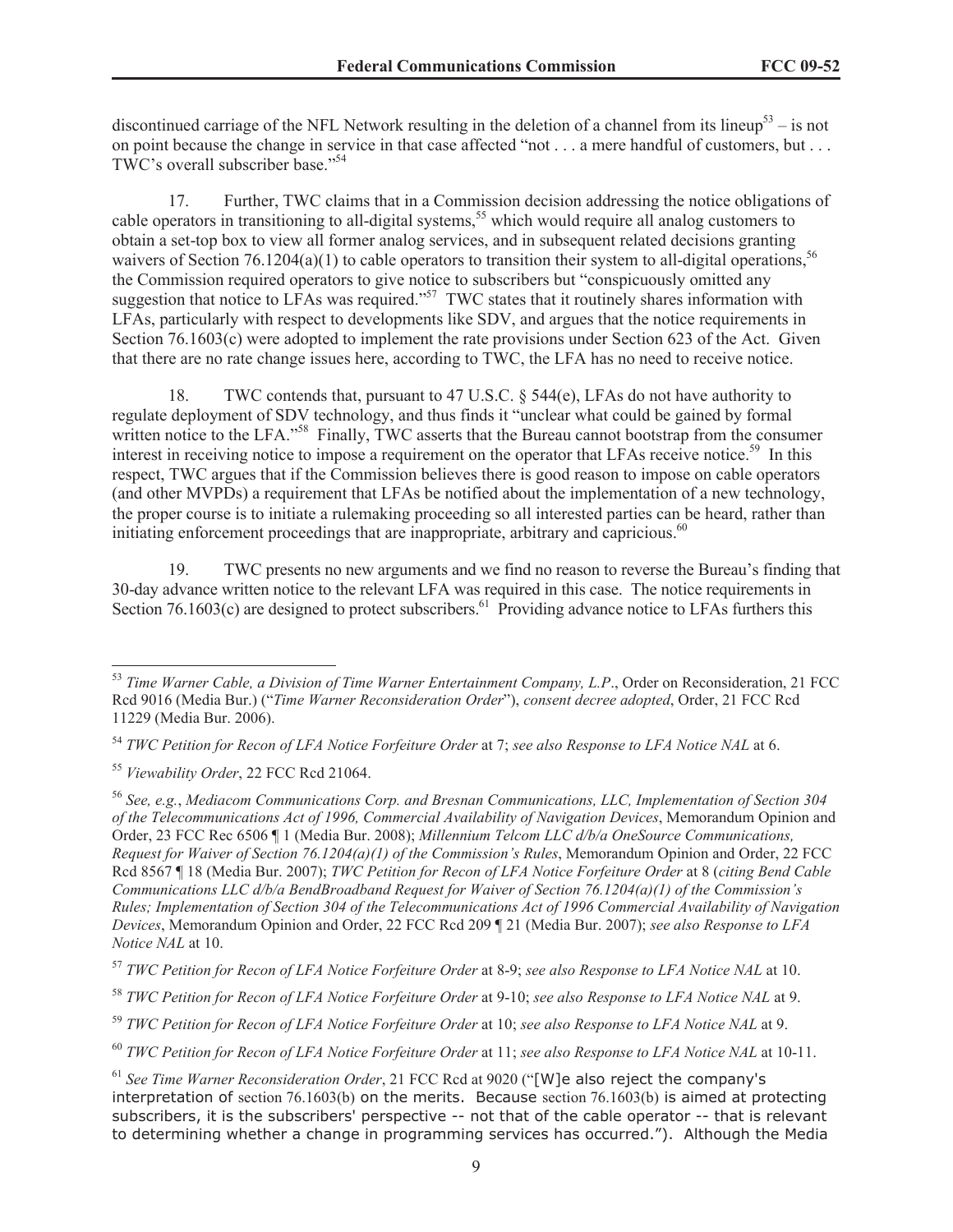objective by enabling LFAs to respond to any questions or complaints from subscribers in an informed manner. The rule on its face applies to "any changes" in service; it requires advance written notice to the LFA and affected subscribers without regard to the number or ratio of subscribers affected by the service change.<sup>62</sup>

20. Moreover, as the Bureau previously held, TWC's argument that the deployment of SDV does not constitute a service change is contradicted by both the facts and the company's description of the practical effect of SDV deployment on CableCARD-equipped UDCP customers. As the *LFA Notice NAL* pointedly observes, TWC's deployment of SDV "rendered inaccessible dozens of cable channels previously available on CableCARD-equipped UDCPs."<sup>63</sup> Similarly, the *LFA Notice Forfeiture Order* concludes that "[f]rom the perspective of the complainants, it is clear that they viewed the elimination of access to dozens of channels, including popular high-definition programming, as a 'change in service.'"<sup>64</sup> Furthermore, the Bureau previously noted that TWC's own characterization of SDV deployment expressly acknowledged that CableCARD-equipped UDCPs receive one-way cable services and will not receive two-way cable services such as switched digital services.<sup>65</sup> Thus, deployment of SDV was a service change that triggered the notice rule. We disagree with TWC that notification to subscribers through an after-the-fact annual equipment compatibility notice would suffice here.

21. We disagree with TWC's claim that, because the *Viewability Order* failed to specify the subsection of the applicable LFA notice rule in a decision relating to the operator's obligation to provide notice in advance of transitioning to an all digital system, the LFA notice requirements do not apply to SDV deployments. As the Bureau properly recognized, "[i]n that decision, the Commission advised cable operators that such actions were subject to the notice requirements in both the annual equipment notice rule (Section 76.1622) and Section 76.1603," noting that "although the Commission was discussing notice to subscribers in the relevant passage, it cited to Section 76.1603 as a whole, and did not distinguish the LFA notice language."<sup>66</sup> Nor do we find merit in TWC's argument that the absence of a condition to notify the LFA in a waiver grant indicates that the LFA notice rule requirement for changes in service is inapplicable here. To the contrary, we find TWC's reading of these decisions in this manner at odds with the most natural interpretation of the rule itself. None of the examples cited by TWC exempted cable operators from complying with the LFA notice requirement in Section 76.1603(c).

22. We also reject TWC's contention that Section  $76.1603(c)$  does not apply because it was implemented pursuant to the rate provisions of Section 623 of the Act. According to TWC, in the absence of rate regulation or a rate change, there is no reason why the LFA should receive notice. That interpretation is contrary to the express language of the rule, which is not limited to rate changes. Regardless of whether a cable system is subject to rate regulation, Section 76.1603(c) requires a cable operator to provide "30 days written notice to both subscribers and local franchising authorities before

<sup>63</sup> *LFA Notice NAL*, 23 FCC Rcd at 12806.

<sup>64</sup> *LFA Notice Forfeiture Order*, 24 FCC Rcd at 961. We note that defining a change in service solely from the perspective of a cable operator would permit such entities to deliver all programming services via a transmission technology that is incompatible with subscriber equipment without providing the 30-day notice to subscribers required by Section 76.1603(b).

<sup>65</sup> *LFA Notice NAL*, 23 FCC Rcd at 12806.

Bureau was discussing Section 76.1603(b) in this decision, the same reasoning applies to Section 76.1603(c).

 $62$  In any event, TWC deprived more than 350 of its Hawaii customers of access to dozens of channels by switching to the SDV platform without providing notice to the affected LFA. *See* Time Warner Cable Supplemental LOI Response, dated September 12, 2008, at Exhibit A. That is not a trivial number of adversely affected customers.

<sup>66</sup> *LFA Notice Forfeiture Order* 24 FCC Rcd at 961, n.13.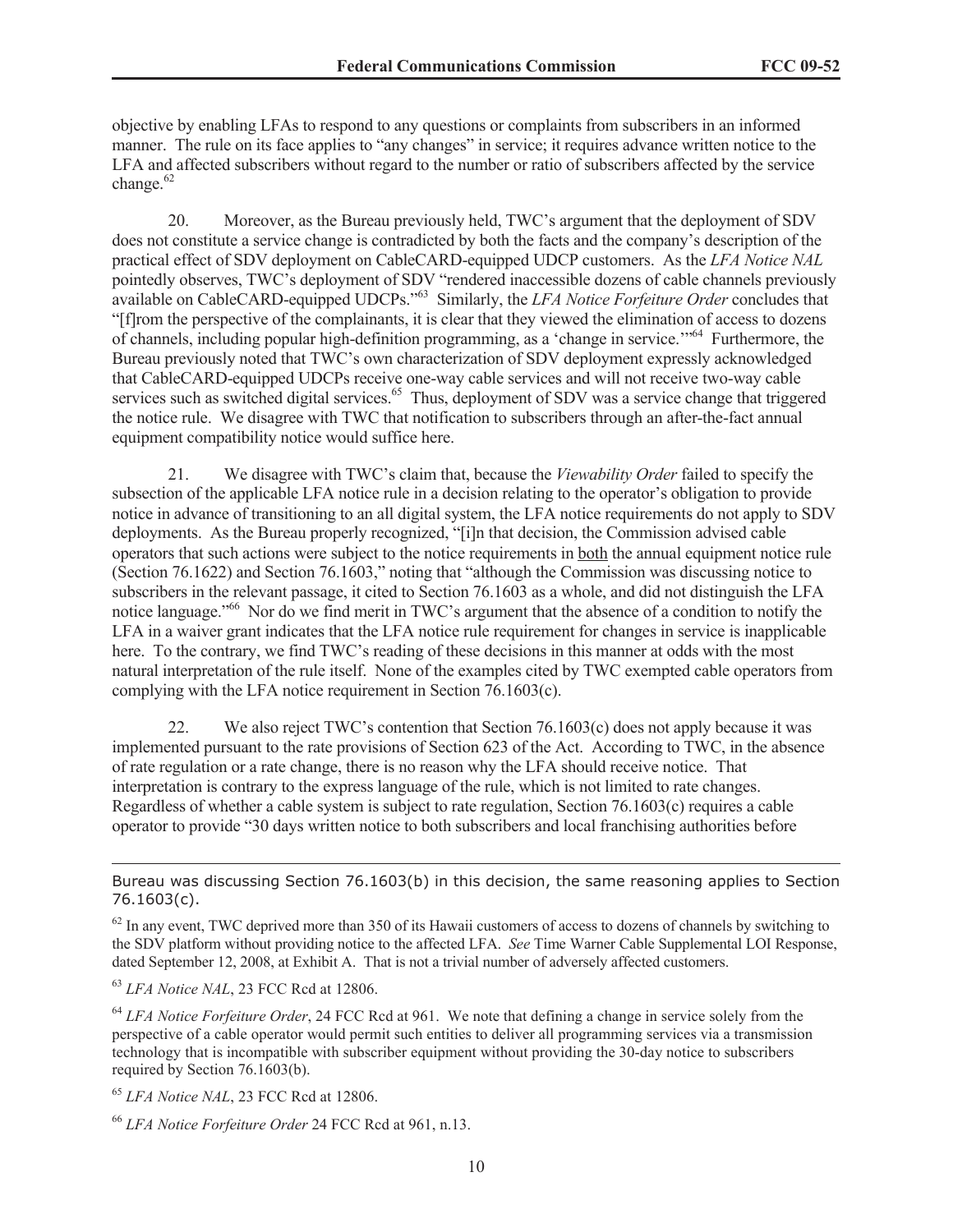implementing any rate *or service change*."<sup>67</sup> As noted by the Bureau, TWC's preferred construction of the rule would obviate notice to both LFAs *and* consumers in non rate-regulated areas and, furthermore, would do so in an ever-increasing number of areas across the nation.<sup>68</sup> Moreover, requiring notice to LFAs serves a broader purpose than facilitating their rate regulation responsibilities.

23. Finally, we find no merit in TWC's argument that nothing can be gained from requiring Section 76.1603(c) notice to LFAs in this instance because 47 U.S.C. § 544(e) provides that no LFA may "prohibit, condition, or restrict a cable system's use of any type of subscriber equipment or any transmission technology." TWC fails to demonstrate how the notice requirement of Section 76.1603 (c) affects a prohibition, condition, or restriction on its use of the SDV platform. Rather, notice to LFAs enables these jurisdictions to not only respond to customer complaints in a more informed manner, but also enables them to consider other methods of responding that are expressly reserved under the Act.<sup>69</sup> Section 76.1603 in no way contravenes the prohibition set forth in 47 U.S.C. § 544(e).

24. Based on the foregoing, we affirm the Bureau's previous decision instituting a forfeiture against TWC for failure to provide the requisite thirty (30) day advance written notice to the Hawaii LFA before implementing a service change caused by the migration of certain channels to its SDV platform.<sup>70</sup> The Bureau should continue to investigate complaints from consumers and local franchising authorities alleging that cable operators have not complied with the applicable notice requirements. Where it determines that those requirements have been violated, the Bureau should take appropriate enforcement action.

#### **IV. ORDERING CLAUSES**

25. ACCORDINGLY, IT IS ORDERED, that pursuant to Section 4(i) of the Communications Act of 1934, as amended, 47 U.S.C. §154(i), that the *Oceanic Oahu Central Forfeiture Order, Oceanic Kauai Forfeiture Order, Oceanic Oahu Refund Methodology NAL*, *Oceanic Kauai Refund Methodology NAL, Cox Fairfax County Forfeiture Order*, and *Cox Fairfax County Refund Methodology NAL* as cited in Footnote 1 of this Order on Review are VACATED and the *TWC Petition for Recon, TWC NAL Response, Cox Petition for Recon* and *Cox NAL Response* filed on February 18, 2009, as cited in Footnote 2 of this Order on Review are GRANTED.

26. IT IS FURTHER ORDERED, that pursuant to Section 4(i) of the Communications Act of 1934, as amended, 47 U.S.C. §154(i), that the *LFA Notice Forfeiture Order* as cited in Footnote 1 of this Order on Review is AFFIRMED and the *TWC Petition for Recon of LFA Notice Forfeiture Order* and *TWC Stay Request of LFA Notice Forfeiture Order* filed on February 18, 2009, as cited in Footnote 2 of the Order on Review are DENIED.

27. IT IS FURTHER ORDERED that a copy of this Order on Review shall be sent Certified Mail, Return Receipt Requested, to Matthew A. Brill, Latham & Watkins LLP, 555 11<sup>th</sup> Street, N.W., Suite 1000, Washington, DC 20004 and Arthur H. Harding, Fleischman & Harding LLP, 1255 23<sup>rd</sup> Street, N.W., Eighth Floor, Washington, DC 20037, counsel for Time Warner Cable, Inc., and Kathleen

<sup>67</sup> 47 C.F.R. §76.1603(c) (emphasis added).

<sup>&</sup>lt;sup>68</sup> In the instant cases, both TWC and Cox provided appropriate 30-day advance written notice to their customers about the changes in service due to the deployment of SDV.

 $^{69}$  *See, e.g.*, 47 U.S.C. § 552 (d)(1) ("Nothing in this title shall be construed to prevent any State or any franchising authority from enacting or enforcing any consumer protection law, to the extent not specifically preempted by this title.")

<sup>70</sup> Because we affirm the Bureau's *LFA Notice Forfeiture Order*, we deny the *TWC Stay Request of LFA Notice Forfeiture Order.*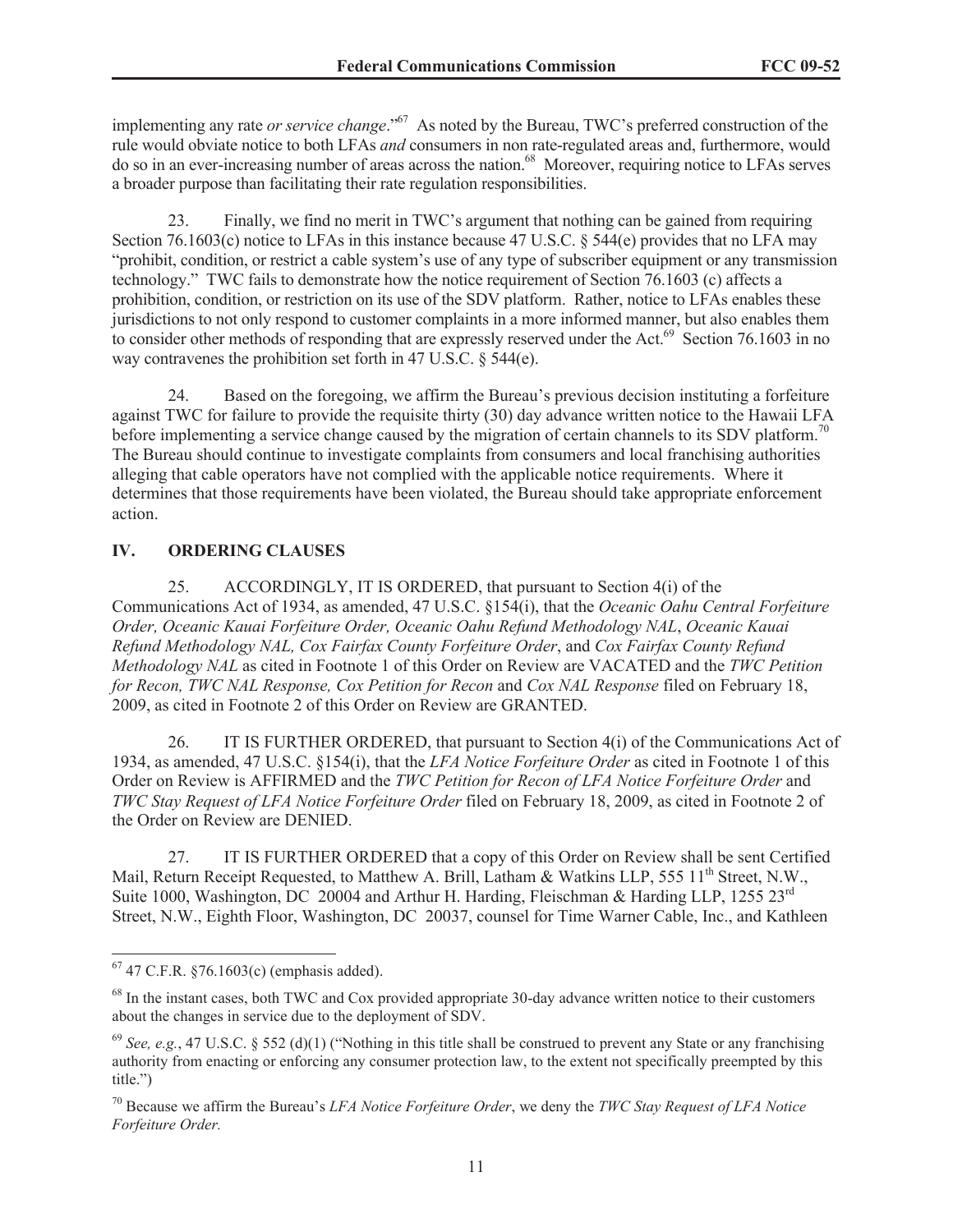Q. Abernathy, Wilkinson Barker Knauer, LLP, 2300 N Street, N.W., Suite 700, Washington, DC 20037, counsel for Cox Communications, Inc.

### FEDERAL COMMUNICATIONS COMMISSION

Marlene H. Dortch Secretary